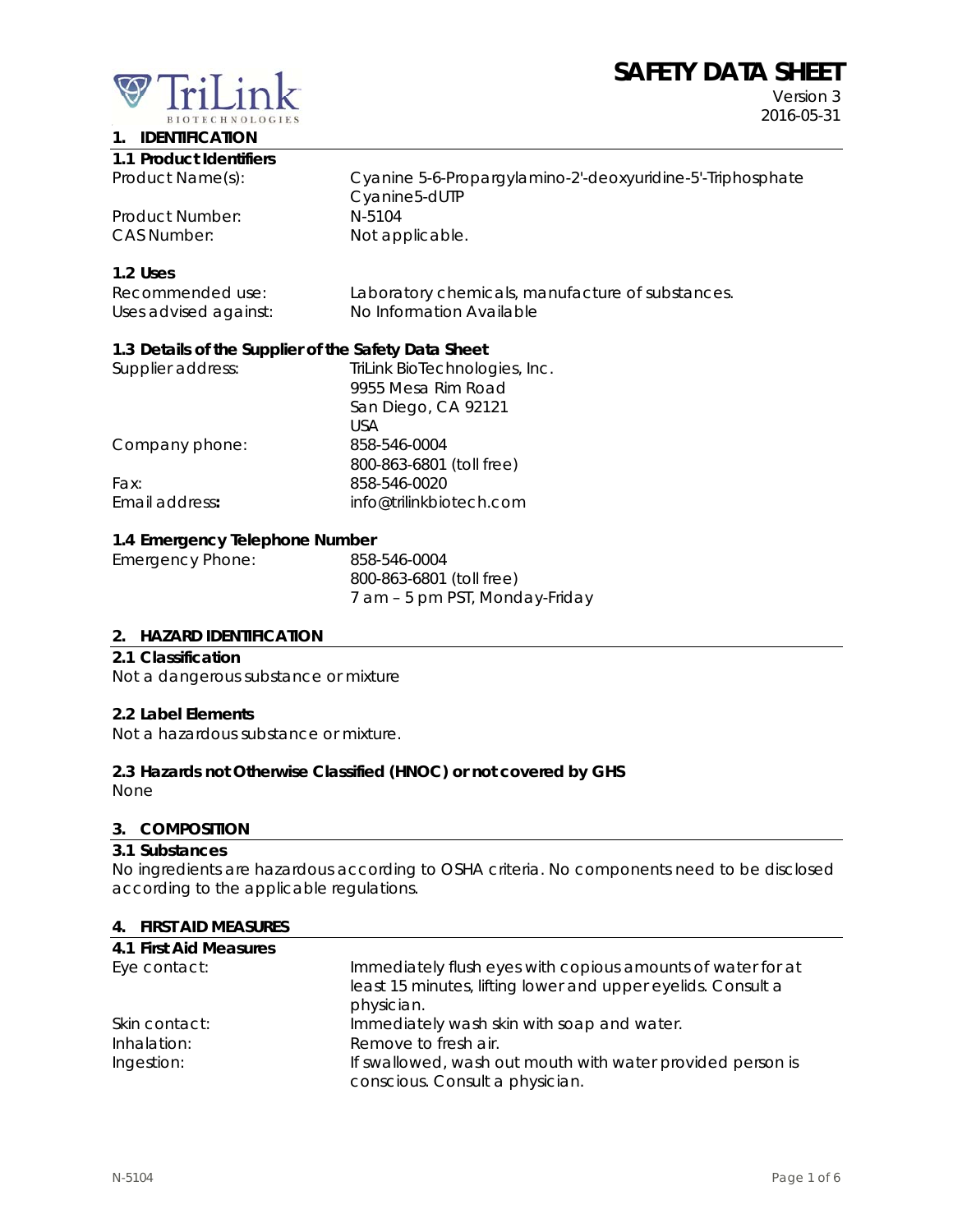## **4.2 Most Important Symptoms and Effects, both Acute and Delayed**

No information available.

## **4.3 Indication of any Immediate Medical Attention and Special Treatment Needed**

No information available.

#### **5. FIRE-FIGHTING MEASURE**

| 5.1 Extinguishing Media |                                                                 |
|-------------------------|-----------------------------------------------------------------|
| Suitable Media:         | Use water spray, alcohol-resistant foam, dry chemical or carbon |
|                         | dioxide.                                                        |

#### **5.2 Special Hazards Arising from Product**

No information available.

#### **5.3 Advice for Firefighters**

As in any fire, wear self-contained breathing apparatus pressure-demand, MSHA/NIOSH (approved or equivalent) and full protective gear.

## **6. ACCIDENTAL RELEASE MEASURES**

**6.1 Personal Precautions, Protective Equipment and Emergency Procedures**  Ensure adequate ventilation. Avoid breathing vapors, mists or gas. See Section 8 for personal protection.

#### **6.2 Environmental Precautions**

See Section 12 for additional ecological information.

## **6.3 Methods and Materials for Containment and Clean Up**

Prevent further leakage or spillage if safe to do so. Soak up with inert absorbent material. Pick up and transfer to properly labeled containers. This material and its container must be disposed of as hazardous waste.

## **7. HANDLING & STORAGE**

#### **7.1 Precautions for Safe Handling**

Ensure adequate ventilation. Avoid breathing vapors, mists or gas. See Section 8 for personal protection.

#### **7.2 Conditions for Safe Storage**

Keep/store only in original container. Storage Temperature: -20°C or below.

#### **7.3 Incompatibilities**

None known based on information supplied.

#### **8. EXPOSURE CONTROLS/PERSONAL PROTECTION**

#### **8.1 Control Parameters**

This product, as supplied, does not contain any hazardous materials with occupational exposure limits established by the region specific regulatory bodies.

#### **8.2 Appropriate Engineering Controls**

General industrial hygiene practices.

#### **8.3 Individual Protection Measures**

Eye/Face Protection: Wear safety glasses with side shields (or goggles).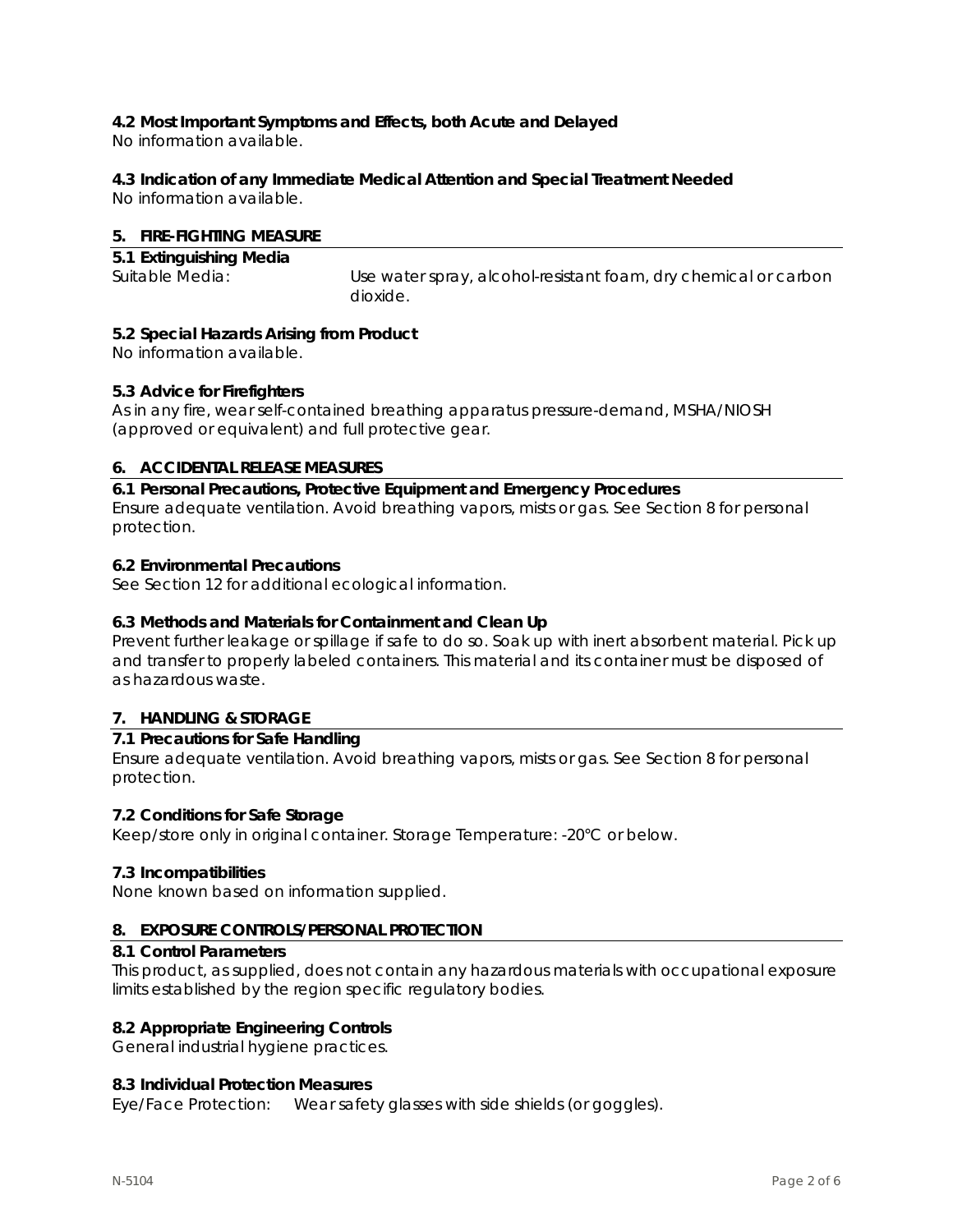|          | Skin/Body Protection: Wear suitable protective clothing and gloves. |
|----------|---------------------------------------------------------------------|
|          | Respiratory Protection: Use in well ventilated areas.               |
| General: | Handle in accordance with good industrial hygiene and safety        |
|          | practice.                                                           |

#### **9. PHYSICAL AND CHEMICAL PROPERTIES**

| 9.1 Information on Basic Physical and Chemical Properties |                                                       |  |
|-----------------------------------------------------------|-------------------------------------------------------|--|
| Physical state:                                           | Liquid                                                |  |
| Appearance:                                               | Colorless                                             |  |
| Odor:                                                     | Mild                                                  |  |
| pH:                                                       | Refer to trilinkbiotech.com for specific information. |  |
| Melting Point/Freezing Point:                             | No information available                              |  |
| <b>Boiling Point/Boiling Range:</b>                       | No information available                              |  |
| Flash Point:                                              | No information available                              |  |
| <b>Evaporation Rate:</b>                                  | No information available                              |  |
| Flammability (solid, gas):                                | No information available                              |  |
| Upper/Lower Flammability                                  | No information available                              |  |
| Limits:                                                   |                                                       |  |
| Vapor Pressure:                                           | No information available                              |  |
| Vapor Density:                                            | No information available                              |  |
| Relative Density:                                         | No information available                              |  |
| Specific Density:                                         | No information available                              |  |
| Water Solubility:                                         | No information available                              |  |
| Partition Coefficient:                                    | No information available                              |  |
| <b>Autoignition Temperature:</b>                          | No information available                              |  |
| Decomposition Temperature:                                | No information available                              |  |
| Viscosity:                                                | No information available                              |  |
| <b>Oxidizing Properties:</b>                              | No information available                              |  |
|                                                           |                                                       |  |

#### **10. STABILITY AND REACTIVITY**

## **10.1 Reactivity**

No information available.

## **10.2 Chemical stability**

Stable under normal conditions.

#### **10.3 Possibility of hazardous reactions**

Can react briskly with oxidizers, danger of explosion.

#### **10.4 Conditions to avoid**

Incompatible materials. Ignition sources. Heat.

#### **10.5 Incompatible materials**

Strong oxidizing agents.

#### **10.6 Hazardous decomposition products**

Thermal decomposition can lead to release of irritating and toxic gases and vapors. Carbon monoxide. Carbon dioxide (CO2).

#### **11. TOXICOLOGICAL INFORMATION**

#### **11.1 Information on likely routes of exposure**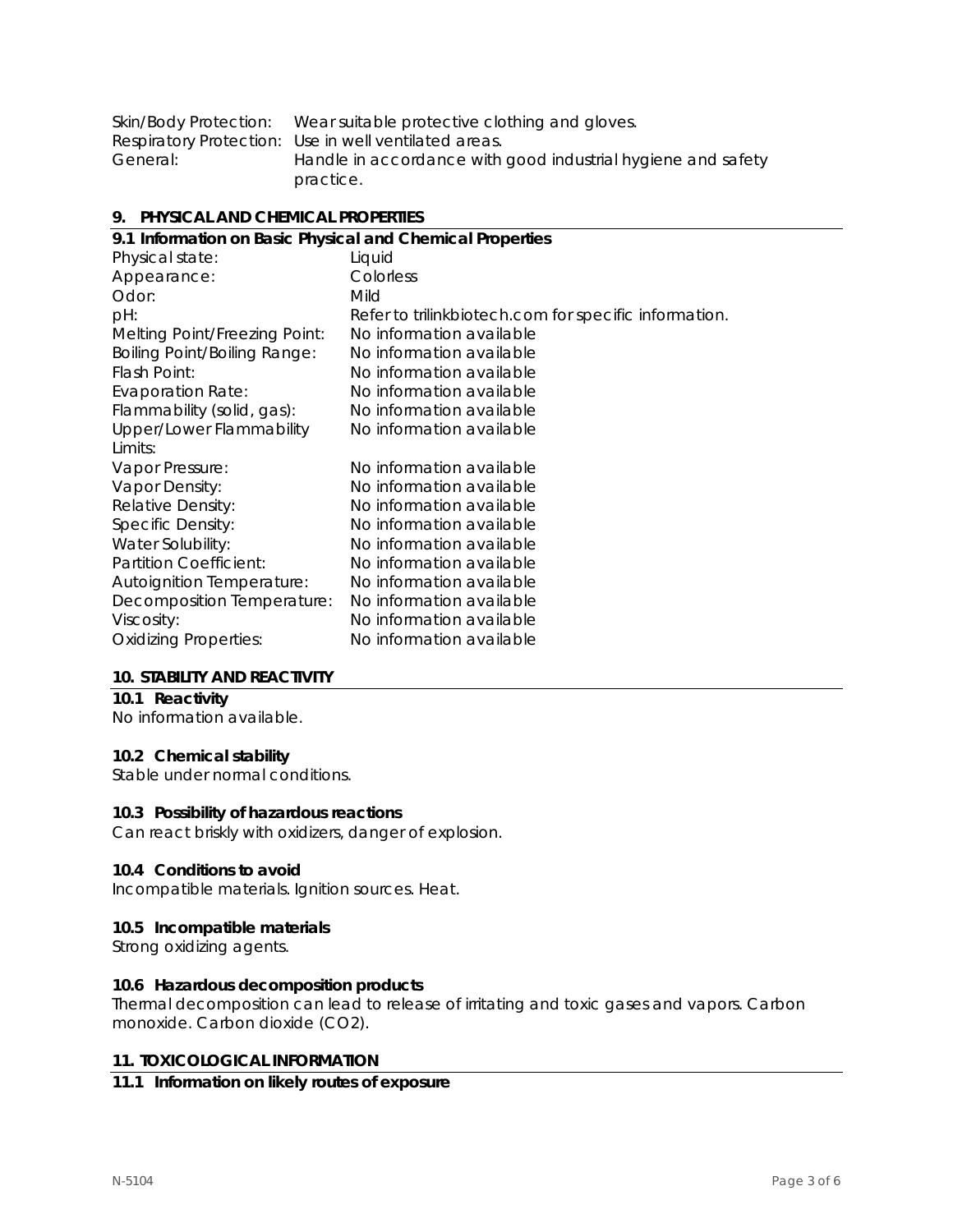| Inhalation   | Avoid breathing vapors or mists. May cause irritation of<br>respiratory tract.                                                                                                                                                 |
|--------------|--------------------------------------------------------------------------------------------------------------------------------------------------------------------------------------------------------------------------------|
| Eye contact  | Redness. May cause slight irritation.                                                                                                                                                                                          |
| Skin contact | Prolonged contact may cause redness and irritation. Repeated<br>exposure may cause skin dryness or cracking.                                                                                                                   |
| Ingestion    | May cause drowsiness or dizziness. Ingestion causes burns of the<br>upper digestive and respiratory tracts. Symptoms include burning<br>sensation, coughing, wheezing, shortness of breath, headache,<br>nausea, and vomiting. |

## **11.2 Information on toxicological effects**

Symptoms No information available.

#### **11.3 Delayed and immediate effects as well as chronic effects from short and long-term exposure**

| Skin corrosion/Irritation:                                  | Mild                                    |
|-------------------------------------------------------------|-----------------------------------------|
| Serious Eye Damage/Eye                                      | Mild                                    |
| Irritation:                                                 |                                         |
| Skin or Respiratory Sensitization: No information available |                                         |
| Germ Cell Mutagenicity:                                     | No information available                |
| Carcinogenicity:                                            | No information available                |
| Reproductive Toxicity:                                      | No information available                |
| Developmental Toxicity:                                     | No information available                |
| Teratogenicity:                                             | No information available                |
| STOT - Single Exposure:                                     | No information available                |
| STOT - Repeated Exposure:                                   | No information available                |
| Target Organs:                                              | Kidneys, eyes, skin, respiratory system |
| Chronic Toxicity:                                           | No information available                |
| Subchronic Toxicity:                                        | No information available                |
| Neurological Effects:                                       | No information available                |
| <b>Aspiration Hazard:</b>                                   | No information available                |
| <b>Other Adverse Effects:</b>                               | No information available                |
|                                                             |                                         |

#### **12. ECOLOGICAL INFORMATION**

## **12.1 Marine pollutant**

No information available

#### **12.2 Ecotoxicity**

No information available

## **12.3 Persistence and degradability**

No information available

#### **12.4 Bioaccumulation**

No information available

#### **12.5 Mobility**

No information available

#### **12.6 Other adverse effects**

Ozone Depletion Potential: No information available

Ozone: No information available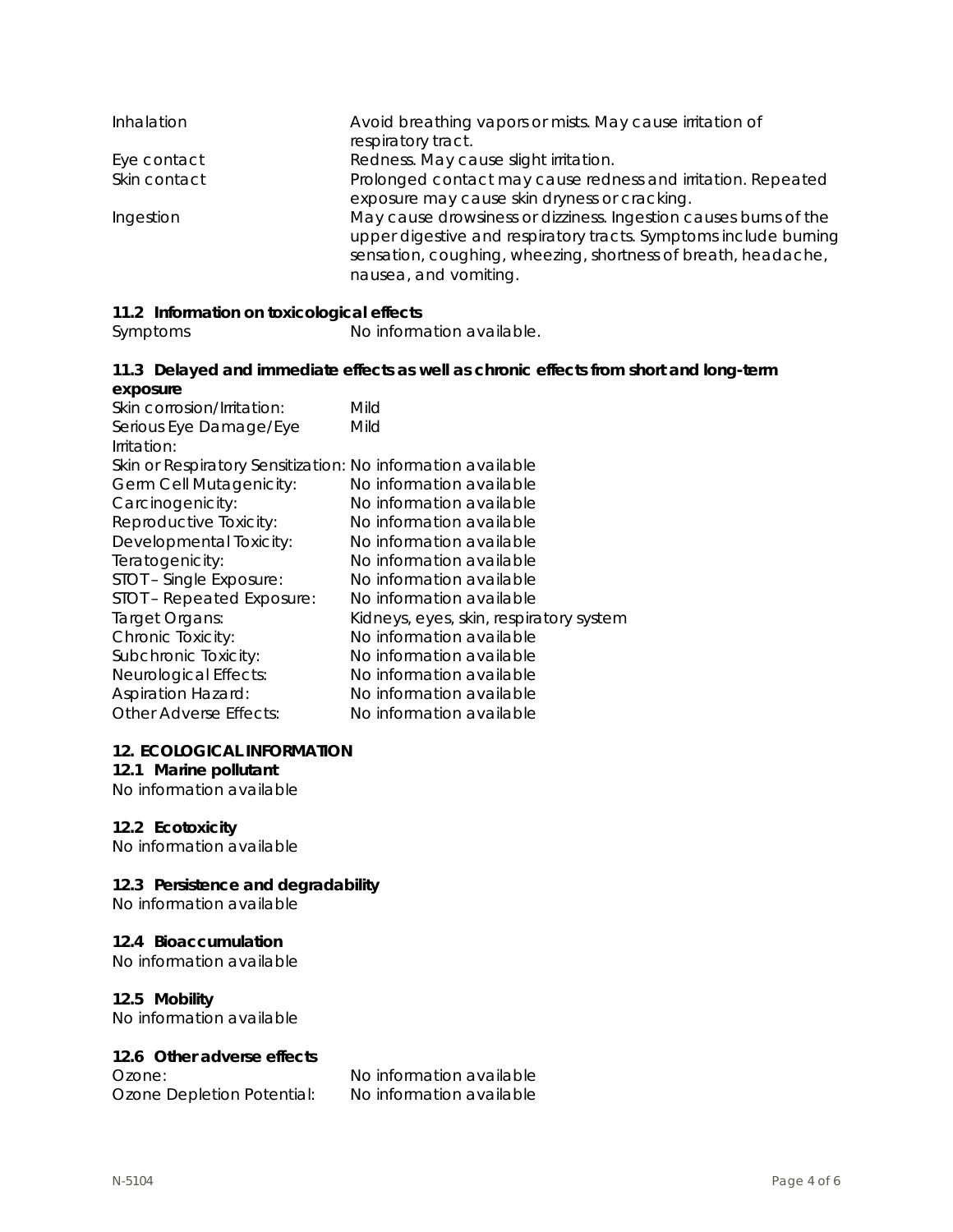## **13. DISPOSAL CONSIDERATIONS**

| 1 J.<br><b>DISPOSAL CONSIDERATIONS</b>                  |                                                                                                                                                                                                                                                                                                                                                                                                                           |  |  |
|---------------------------------------------------------|---------------------------------------------------------------------------------------------------------------------------------------------------------------------------------------------------------------------------------------------------------------------------------------------------------------------------------------------------------------------------------------------------------------------------|--|--|
|                                                         | 13.1 Waste treatment methods                                                                                                                                                                                                                                                                                                                                                                                              |  |  |
| Relevant Information:                                   | Keep out of drains, sewers, ditches and waterways.                                                                                                                                                                                                                                                                                                                                                                        |  |  |
| <b>Disposal Method:</b>                                 | Use a licensed professional waste disposal service to dispose of<br>this product. Product may be dissolved in a combustible solvent<br>or absorbed onto a combustible material and burned by a<br>chemical incinerator.                                                                                                                                                                                                   |  |  |
| Contaminated Packaging:                                 | Dispose of as unused product.                                                                                                                                                                                                                                                                                                                                                                                             |  |  |
| <b>TRANSPORT INFORMATION</b><br>14.                     |                                                                                                                                                                                                                                                                                                                                                                                                                           |  |  |
| Dot:                                                    | Not dangerous goods.                                                                                                                                                                                                                                                                                                                                                                                                      |  |  |
| 15.<br><b>REGULATORY INFORMATION</b>                    |                                                                                                                                                                                                                                                                                                                                                                                                                           |  |  |
| 15.1 US Federal Regulations                             |                                                                                                                                                                                                                                                                                                                                                                                                                           |  |  |
| Clean Water Act (CWA):                                  | This product does not contain any substances regulated as<br>pollutants pursuant to the Clean Water Act (40 CFR 122.21 and<br>40 CFR 122.42).                                                                                                                                                                                                                                                                             |  |  |
| CERCLA:                                                 | This material, as supplied, does not contain any substances<br>regulated as hazardous substances under the Comprehensive<br>Environmental Response Compensation and Liability Act<br>(CERCLA) (40 CFR 302) or the Superfund Amendments and<br>Reauthorization Act (SARA) (40 CFR 355). There may be specific<br>reporting requirements at the local, regional, or state level<br>pertaining to releases of this material. |  |  |
| 15.2 US State Regulations<br>California Proposition 65: | This product does not contain any Proposition 65 chemicals.                                                                                                                                                                                                                                                                                                                                                               |  |  |
|                                                         |                                                                                                                                                                                                                                                                                                                                                                                                                           |  |  |
| 16.<br><b>OTHER INFORMATION</b>                         |                                                                                                                                                                                                                                                                                                                                                                                                                           |  |  |

| 16.1 HMIS Rating       |                  |
|------------------------|------------------|
| Health Hazard:         | $\left( \right)$ |
| Flammability:          | $\left( \right)$ |
| Physical Hazard:       | $\left( \right)$ |
| Chronic Health Hazard: | $\left( \right)$ |
|                        |                  |

#### **16.2 NFPA Rating**

| Health Hazard:     |  |
|--------------------|--|
| Fire Hazard:       |  |
| Reactivity Hazard: |  |

#### **16.3 Preparation Information**

| Prepared By: | TriLink BioTechnologies, Inc.<br>858-546-0004 |
|--------------|-----------------------------------------------|
| Issue Date:  | 2016-05-31                                    |
| Version:     |                                               |

#### **16.4 Further Information**

Copyright 2016 TriLink BioTechnologies, inc. License granted to make unlimited paper copies for internal use only. The above information is believed to be accurate, but not necessarily all inclusive, and thus should only be used as a guide in the handling and use of this material. The